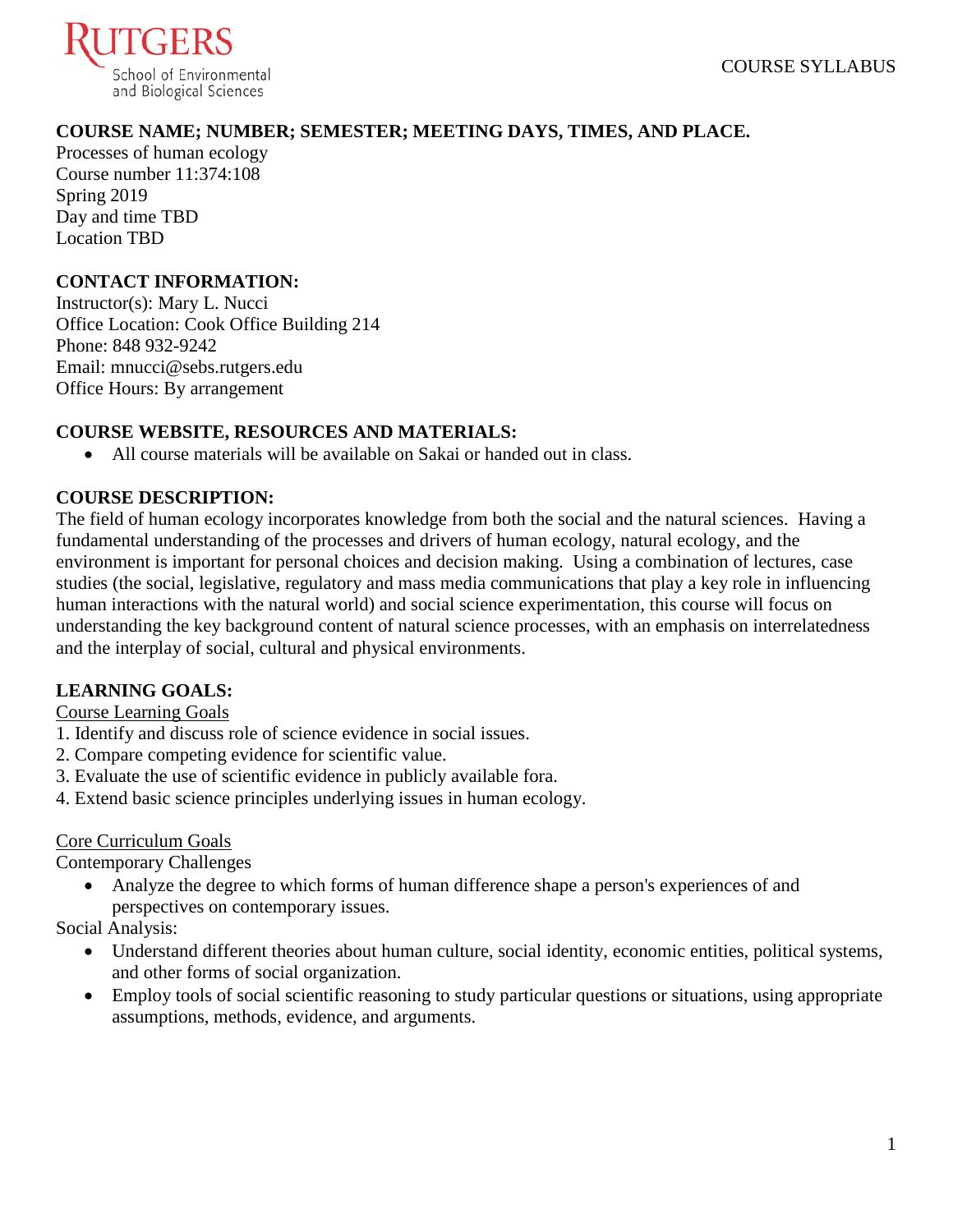

# **ASSIGNMENTS/RESPONSIBILITIES & ASSESSMENT:**

| <b>Activity</b>                | <b>Assessment</b>                                                                                                                                                                                                |
|--------------------------------|------------------------------------------------------------------------------------------------------------------------------------------------------------------------------------------------------------------|
| CITI certification             | Passing grade on CITI Human Subject<br>Protections Basic Course (Social / Behavioral<br>/ Epidemiologic Research Investigators,<br>Study Staff, or Students).                                                    |
| In class group activities      | Rubric for guidelines for completion of in<br>class activities.                                                                                                                                                  |
| Full semester research project | Rubric for guidelines for full semester group<br>project which will use survey methodology<br>and qualitative analysis. Final project<br>presentation and associated paper will have<br>a rubric for assessment. |

# **ACCOMODATIONS FOR STUDENTS WITH DISABILITIES**

Please follow the procedures outlined at [https://ods.rutgers.edu/students/registration-form.](https://ods.rutgers.edu/students/registration-form) Full policies and procedures are at<https://ods.rutgers.edu/>

Enter additional text here if you wish

# **ABSENCE POLICY**

Students are expected to attend all classes; if you expect to miss one or two classes, please use the University absence reporting website<https://sims.rutgers.edu/ssra/>to indicate the date and reason for your absence. An email is automatically sent to me.

I will NOT accept late assignments unless you speak to me in person or by phone no later than 24 hours BEFORE the due date. NO email or text communications will be considered. I am here to help you learn the material in the class, so if you need extra time for a legitimate (e.g., illness, family emergency, religious observation) excused absence or reason I will work with you. However, note that repeated requests will not be allowed.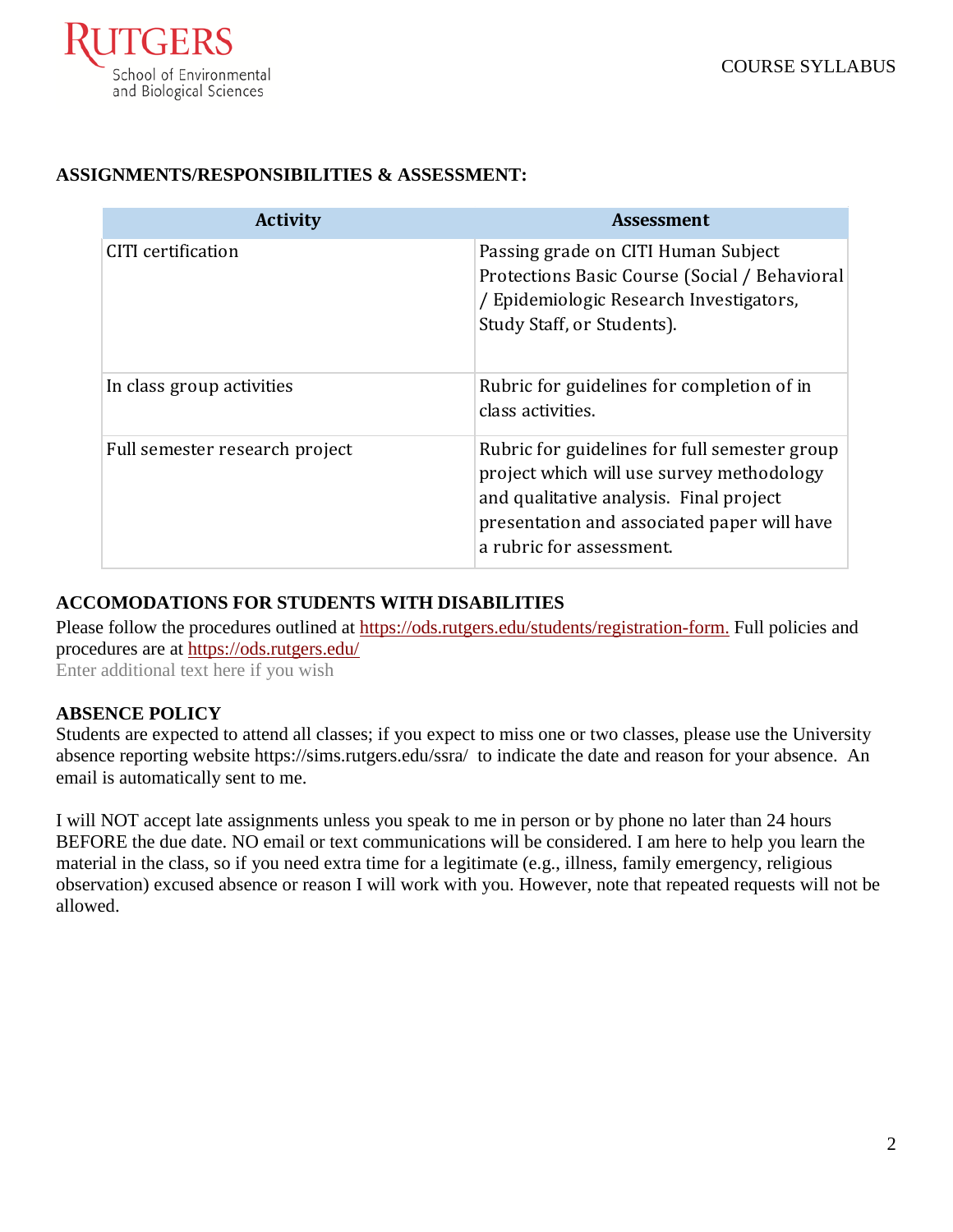

# **COURSE SCHEDULE:**

**Course** 

|                  | Course<br>Learning |                                                              |                               |                                                                                         |
|------------------|--------------------|--------------------------------------------------------------|-------------------------------|-----------------------------------------------------------------------------------------|
| <b>Week</b>      | Goals              | <b>Topic</b>                                                 | Content                       | In class case study texts                                                               |
| 1                | $\mathbf{1}$       | Intro to class. What is science? Science as fundamental to   |                               | Six Americas. Pew studies. Science and                                                  |
|                  |                    | Science in society: education,                               | human ecology. Theories of    | engineering indicators. C-SPAN videos of                                                |
|                  |                    | policy, decision making.                                     | science learning,             | testimony of "experts." Systematic review                                               |
|                  |                    |                                                              | communication. Scientific     | approaches.                                                                             |
| $\mathbf{2}$     | 1,2,3,4            | Ecology                                                      | Ecosystems.                   | Millennium Ecosystem Assessment. USFW                                                   |
|                  |                    |                                                              |                               | Ecosystem Services website.                                                             |
| 3                | 1,2,3,4            | Biodiversity                                                 | Photosynthesis. Ecological    | EPA bioengineered mosquito eradication trials                                           |
|                  |                    |                                                              | energetics.                   | https://www.usnews.com/news/national-                                                   |
|                  |                    |                                                              |                               | news/articles/2017-11-08/epa-approves-bio-                                              |
|                  |                    |                                                              |                               | engineered-mosquitoes-to-combat-disease.                                                |
|                  |                    |                                                              |                               |                                                                                         |
| 4                | 1,2,3,4            | Climate change                                               | Atmospheric chemistry.        | C-SPAN videos of discussions of House                                                   |
|                  |                    |                                                              | Climatology.                  | Committee on Space, Science and Technology                                              |
| 5                | 1,2,3,4            | Energy part I: renewable                                     | Meteorology. Solar science.   | discussions on wind power legislation on nj                                             |
|                  |                    | energy                                                       |                               | coastline. NASA sun science. Solar science.                                             |
|                  |                    |                                                              |                               | Economies of scale.                                                                     |
| 6                | 1,2,3,4            | Energy part II: oil, coal and gas Geological cycles.         |                               | Fracking websites. S.334 - Fracturing                                                   |
|                  |                    |                                                              |                               | Regulations are Effective in State Hands Act                                            |
| 7                | 1,2,3,4            | Energy part III: nuclear power   Radiation science.          |                               | OSHA, EPA etc radiation guidelines. Radiation                                           |
|                  |                    |                                                              |                               | therapy. Radium Girls.                                                                  |
| 8                | 1,2,3,4            | Water                                                        | Water cycles. Ocean currents. | Advocacy efforts to reduce plastics. 2018                                               |
|                  |                    |                                                              |                               | microplastics ban legislation. Plastics/BPA:                                            |
|                  |                    |                                                              |                               | Consortium Linking Academic and Regulatory                                              |
|                  |                    |                                                              |                               | Insights on BPA Toxicity (CLARITY-BPA)                                                  |
|                  |                    |                                                              |                               |                                                                                         |
|                  |                    | <b>Spring Break</b>                                          |                               |                                                                                         |
| $\boldsymbol{9}$ | 1,2,3,4            | Food part I: Food production                                 | Genetics (GMO, CRISPR). Soil  | S.499 SHIPP Act of 2017                                                                 |
|                  |                    |                                                              | science.                      |                                                                                         |
| 10               | 1,2,3,4            | Food part II: Food                                           | Metabolic pathways.           | Farm bill. Senate Agricultural Committee                                                |
|                  |                    | consumption                                                  |                               | hearings. C-SPAN hearings with Dr. Oz.                                                  |
|                  |                    |                                                              |                               | C-SPAN videos of discussions of House                                                   |
| 11               | 1,2,3,4            | Human health part I:<br>Infectious diseases                  | Immunology. Vaccines.         |                                                                                         |
|                  |                    |                                                              |                               | Committee on Space, Science and Technology<br>and Congress on vaccination. Mommy blogs. |
|                  |                    |                                                              |                               | Mommy scientist blogs.                                                                  |
|                  |                    |                                                              |                               |                                                                                         |
| 12               | 1,2,3,4            | Human health part II: Pollution Cell structure and function. |                               | Department of Labor OSHA guidelines.                                                    |
|                  |                    |                                                              | Chemicals. Dose-response.     |                                                                                         |
|                  |                    |                                                              | Biomagnification.             |                                                                                         |
| 13               | 1,2,3,4            | Sustainability economics                                     | Social theories of needs,     | Social practice theory of sustainability. Needs                                         |
|                  |                    |                                                              | economics, sustainability     | theory: Maslow, Max-Neef.                                                               |
| 14               |                    | <b>Final project presentations</b>                           |                               |                                                                                         |
|                  |                    |                                                              |                               |                                                                                         |

# **FINAL EXAM/PAPER DATE AND TIME**

The final project paper and presentation is due on the last day of class.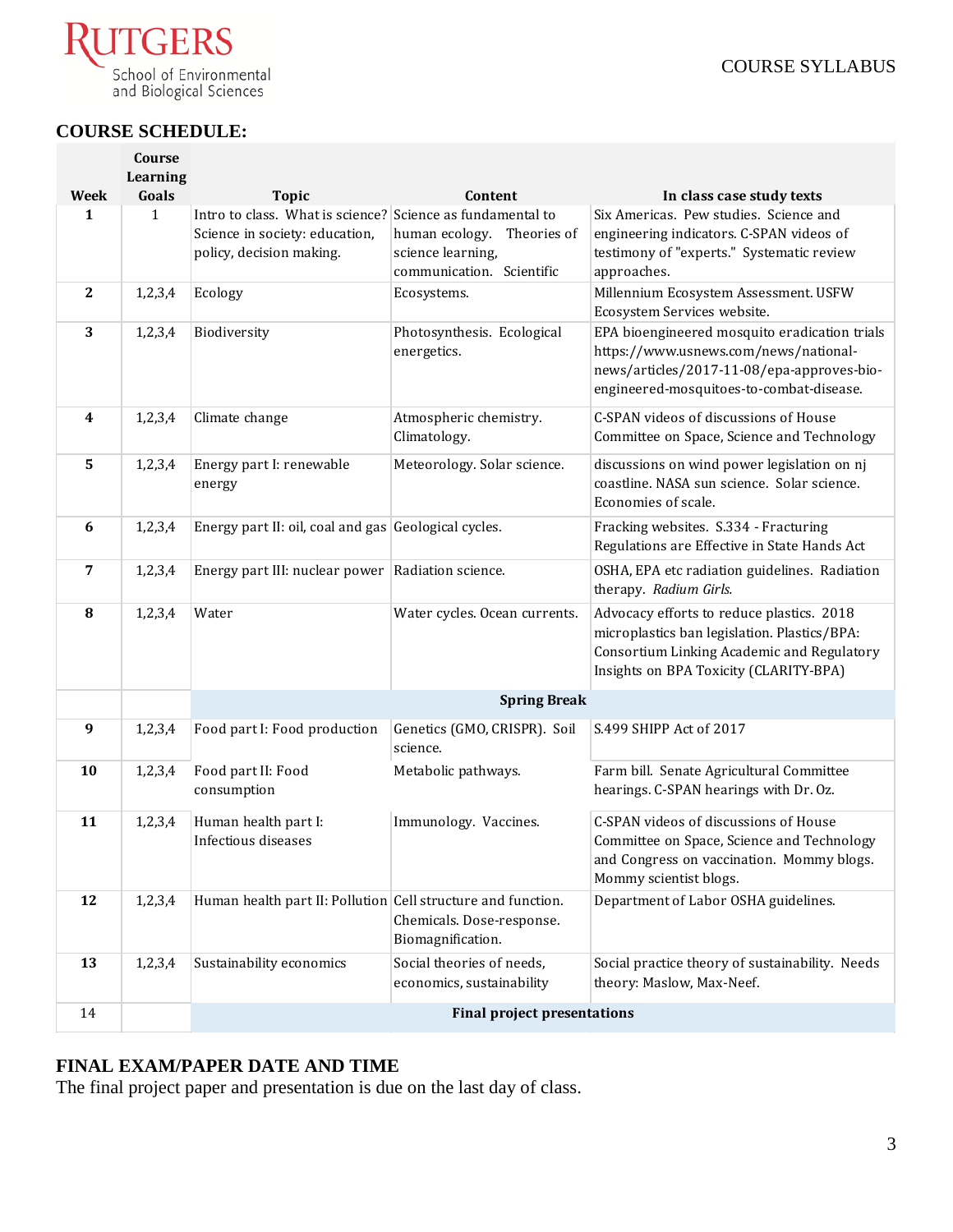

# **ACADEMIC INTEGRITY**

The university's policy on Academic Integrity is available at [http://academicintegrity.rutgers.edu/academic](http://academicintegrity.rutgers.edu/academic-integrity-policy)[integrity-policy.](http://academicintegrity.rutgers.edu/academic-integrity-policy) The principles of academic integrity require that a student:

- properly acknowledge and cite all use of the ideas, results, or words of others.
- properly acknowledge all contributors to a given piece of work.
- make sure that all work submitted as his or her own in a course or other academic activity is produced without the aid of impermissible materials or impermissible collaboration.
- obtain all data or results by ethical means and report them accurately without suppressing any results inconsistent with his or her interpretation or conclusions.
- treat all other students in an ethical manner, respecting their integrity and right to pursue their educational goals without interference. This requires that a student neither facilitate academic dishonesty by others nor obstruct their academic progress.

uphold the canons of the ethical or professional code of the profession for which he or she is preparing. Adherence to these principles is necessary in order to ensure that

- everyone is given proper credit for his or her ideas, words, results, and other scholarly accomplishments.
- all student work is fairly evaluated and no student has an inappropriate advantage over others.
- the academic and ethical development of all students is fostered.
- the reputation of the University for integrity in its teaching, research, and scholarship is maintained and enhanced.

Failure to uphold these principles of academic integrity threatens both the reputation of the University and the value of the degrees awarded to its students. Every member of the University community therefore bears a responsibility for ensuring that the highest standards of academic integrity are upheld.

# **STUDENT WELLNESS SERVICES**

[Just In Case Web App](http://m.appcreatorpro.com/m/rutgers/fda9f59ca5/fda9f59ca5.html) <http://codu.co/cee05e>

Access helpful mental health information and resources for yourself or a friend in a mental health crisis on your smartphone or tablet and easily contact CAPS or RUPD.

Counseling, ADAP & Psychiatric Services (CAPS)

(848) 932-7884 / 17 Senior Street, New Brunswick, NJ 08901/ [www.rhscaps.rutgers.edu/](http://www.rhscaps.rutgers.edu/)

CAPS is a University mental health support service that includes counseling, alcohol and other drug assistance, and psychiatric services staffed by a team of professional within Rutgers Health services to support students' efforts to succeed at Rutgers University. CAPS offers a variety of services that include: individual therapy, group therapy and workshops, crisis intervention, referral to specialists in the community and consultation and collaboration with campus partners.

# Violence Prevention & Victim Assistance (VPVA)

(848) 932-1181 / 3 Bartlett Street, New Brunswick, NJ 08901 / [www.vpva.rutgers.edu/](http://www.vpva.rutgers.edu/)

The Office for Violence Prevention and Victim Assistance provides confidential crisis intervention, counseling and advocacy for victims of sexual and relationship violence and stalking to students, staff and faculty. To reach staff during office hours when the university is open or to reach an advocate after hours, call 848-932- 1181.

Disability Services

(848) 445-6800 / Lucy Stone Hall, Suite A145, Livingston Campus, 54 Joyce Kilmer Avenue, Piscataway, NJ 08854 / <https://ods.rutgers.edu/>